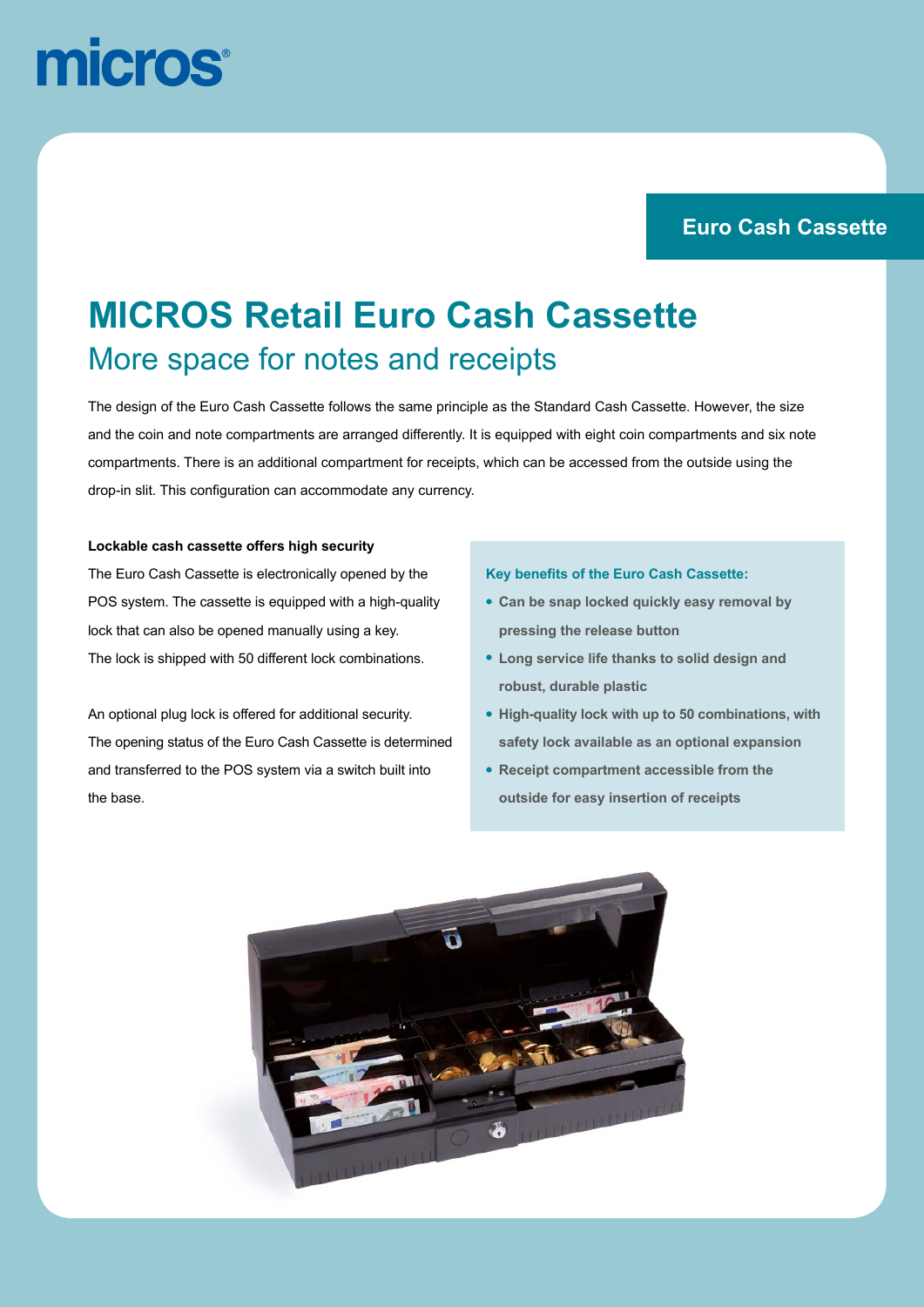### **Suitable for all currencies. Secure storage without the need to open the cash drawer.**

#### **Coin, note and receipt compartments**

The cassette is equipped with eight coin compartments, six note compartments, a safe note compartment and a compartment for receipts. The receipt slit at the front of the Euro Cash Cassette allows cashiers to insert receipts for secure storage without having to open the Euro Cash Cassette.

#### **Robust plastic cassette**

The Euro Cash Cassette is made of robust and durable plastic. It is built for maximum longevity. In addition, the plastic used is environmentally friendly and easy to recycle.

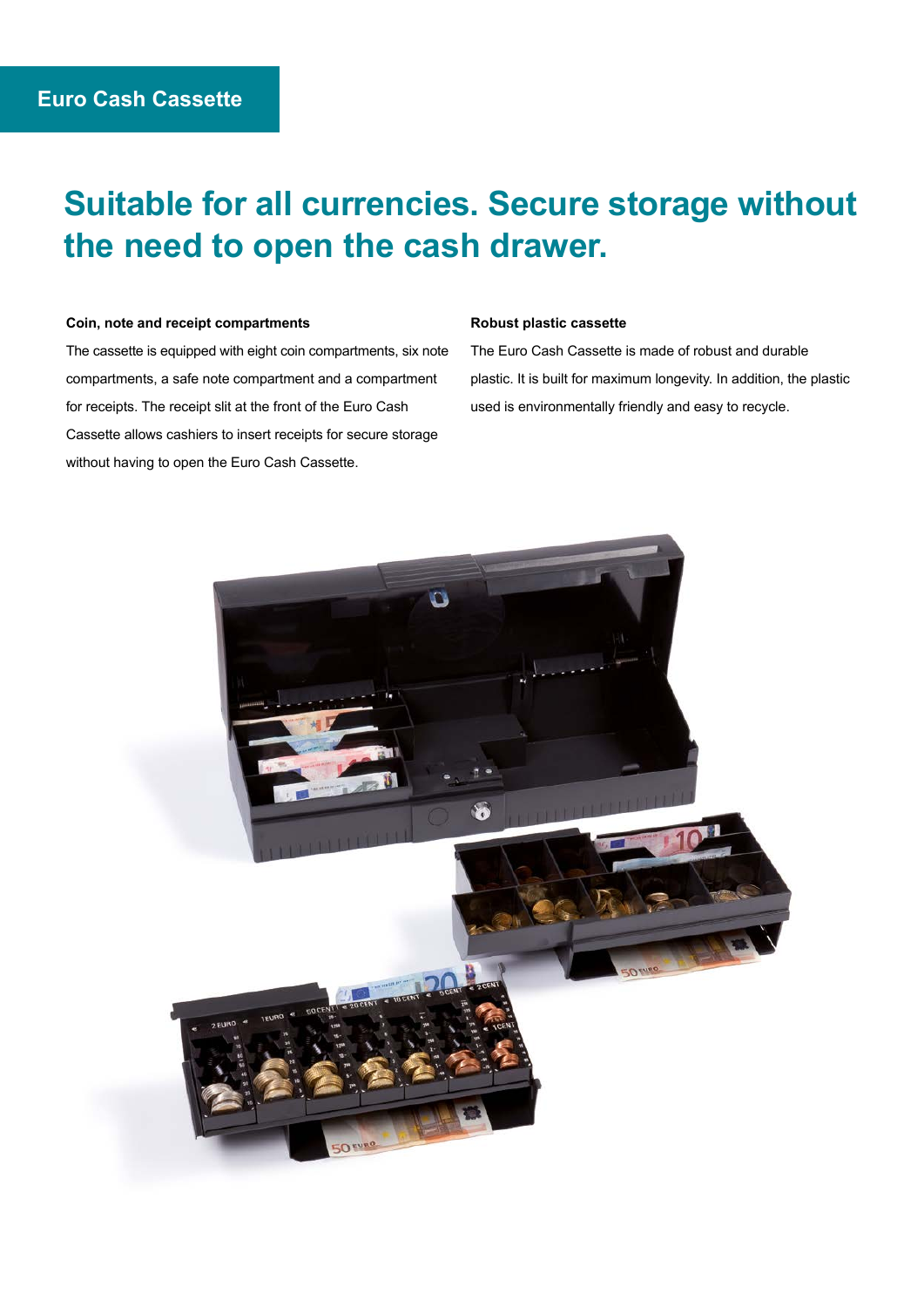#### **Firmly mounted base plate**

The Euro Cash Cassette system comprises a base and the Euro Cash Cassette. The base is firmly mounted to the POS counter and the Euro Cash Cassette can then be locked onto the base. The base contains an electronic release unit. The cashier can simply open the cash cassette and press the release button to remove the cassette. This will unlock the cassette, which can then be removed with ease.

#### **Compatible with all common POS systems**

The Euro Cash Cassette can be used with all major POS systems. When the system is changed, all that needs to be replaced is the base.

#### **Optional accessories**

- **•** Additional security plug lock (2000 combinations)
- **•** External note holder
- **•** Coin counting insert (Inkiess)







### **Specifications**

| <b>ITEM</b>                          |               | <b>DESCRIPTION</b>               |
|--------------------------------------|---------------|----------------------------------|
| <b>Dimensions</b>                    |               | 482 mm x 100 mm x 175 mm (WxHxD) |
| Weight                               | Cash cassette | approx. 1.9 kg                   |
|                                      | Base          | approx. 0.5 kg                   |
| <b>Colours</b>                       |               | Light grey: RAL 9002             |
|                                      |               | Anthracite: RAL 7021             |
| <b>Electric models</b>               |               | 12V, 24V, 36V, customised models |
| <b>Connection socket at the base</b> |               | 5-pin DIN socket                 |